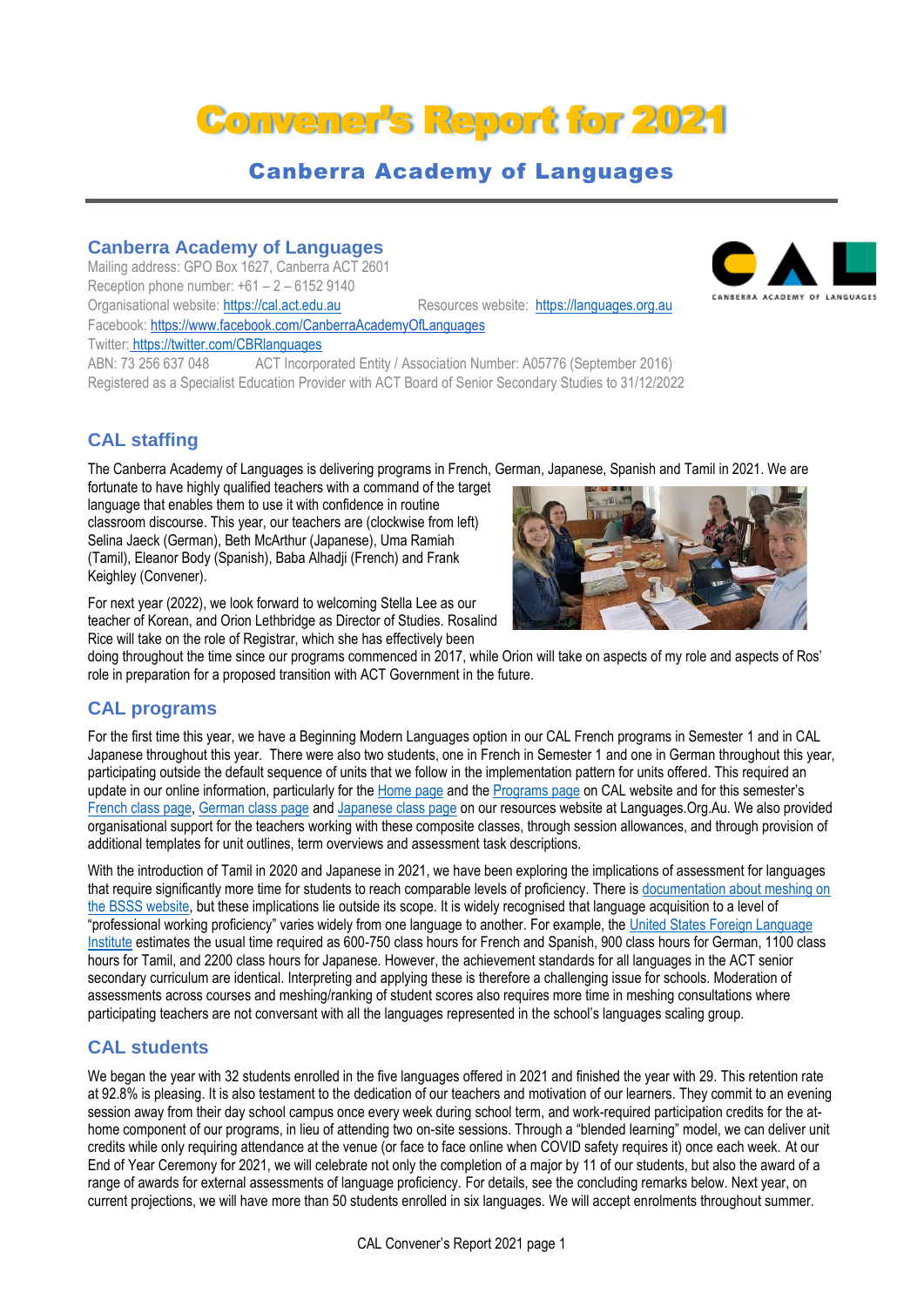#### **End of year ceremony 2020**

Our 2020 end of year ceremony was held at the Alliance Française de Canberra on **Tuesday 15 December 2020** from 2:30 to 3:30 pm. We thank all who participated in our End of Year Ceremony for 2020, including five of our graduating Year 12 students who

could be present, representatives of students' day colleges, CAL teaching staff and advisory panel, family members of the graduating students, and friends of CAL from a wide range of contexts, including Lena Britton, Leader of the French Teachers' Network, Embassy Secretary Dario Polski from the Embassy of the Argentine Republic and Principal Wendy Cave from Ainslie Primary School.

Sarah and Declan received their certificate of completion in French, presented by Principal Julie Murkins from Lake Tuggeranong College and Sarah received her DELF certificate of proficiency in French from Floriane Henneaux, coordinator of programs at the Alliance

Française; Martin received his certificate of completion in German, presented by Languages Coordinator Rosslyn Phillips from Dickson College; and Ashivinie and Nivedha received their certificates of completion in Tamil, presented by Principal Kerrie Grundy from Narrabundah College.

The welcome was provided by Alliance Française Director Nancy Ford-Waites and the organiser of the Canberra Region Languages Forum, Dr Mandy Scott, presented an acknowledgment of country. As CAL Convener, I reviewed the year's programs and events.

Copies of the full convener's report for 2020 were provided to those attending. It is also available as a [pdf from CAL website](https://cal.act.edu.au/docs/Convener_Report_CAL_2020.pdf) via the home page and in print copy on request from us. Class teachers and graduating students spoke during the presentations. As Uma mentioned, ours were the first Year 12 graduates in the ACT to do the new ACT Tamil program. CAL was the only provider in the ACT running it in 2020. CAL Patron, Dennis Flannery, former Principal of Belconnen High School, provided closing remarks. Thanks

to colleagues at the Alliance Française de Canberra for refreshments provided after the ceremony.

#### **Events and partnerships**

Festival.

CAL has conducted and participated in several events this year:

- Regular updates on the CAL News page from the **Canberra Region Languages Forum** (CReLF), from the CReLF Convenor Dr Mandy Scott, who is also a member of the CAL Advisory Panel.
- An **International Mother Language Day Walk** took place in Canberra on Sunday 21 February. Dr Mandy Scott, who is Convenor of the Canberra Region Languages Forum and Secretary of the ACT Bilingual Education Alliance (ACTBEA), and who is also a member of the CAL Advisory Panel, was there for the event. There were over 150 participants. UNESCO proclaimed 21 February as International Mother Language Day in recognition of the supreme sacrifice of the Bangla (Bengali) speaking people of Bangladesh. For details, see the [ACTBEA website.](https://actbilingual.weebly.com/events.html)
- **Mother Tongue Multilingual Poetry**, an organisation for which CAL has auspiced funding under the ACT multicultural grants scheme, is in transition after Jacqui Malins relinquished the coordinating role this year. There is now a group overseeing this transition and planning a program of events for 2022. The achievements and contribution of MTMLP have been impressive, which is in large part thanks to the leadership and assiduous voluntary work since its inception by Jacqui. On the [MTMLP Facebook page,](https://www.facebook.com/mothertonguemic/) there are details of an event titled Transporting Words, which was held on 16 April 2021 as part of the Poetic City
- **ACT Bilingual Education Alliance talk for parents**, was held at Telopea Park School on Wednesday 12 May 2021. This was a valuable session for parents of Telopea students participating in their bilingual French program. Students provided honest and insightful perspectives on the student experience.
- The **National Community Language Schools Association Day** at Albert Hall on Saturday 15 May 2021 was a great success and was well attended.
- **Hawker College Open Night** on Thursday 27 May 2021 was very well attended. We look forward to continuing collaboration with the college as the provider for their language programs other than Chinese.
- **A workshop with ATESOL**, held at Ainslie School on Thursday 3 June 2021, on acknowledging and building on the skills in home languages that children bring with them to school.
- An **ANGLS (Australian Network of Government Language Schools) teleconference** was held on Tuesday 25 May 2021 about the review of Australian Curriculum: Languages. For some notes on the discussion, see below.
- On 13 July, **Jacqui Malins** received the 2021 ACT Multicultural Art, Media or Culture Award for her work with Mother Tongue Multilingual Poetry as part of the ACT Multicultural Awards Ceremony at the Belconnen Arts Centre. Thanks to Mandy Scott and Vesna Cvjeticanin, who were the referees supporting our nomination of Jacqui for the award.













**MOTHER TONGLIF MULTILINGUAL POFTRY** 





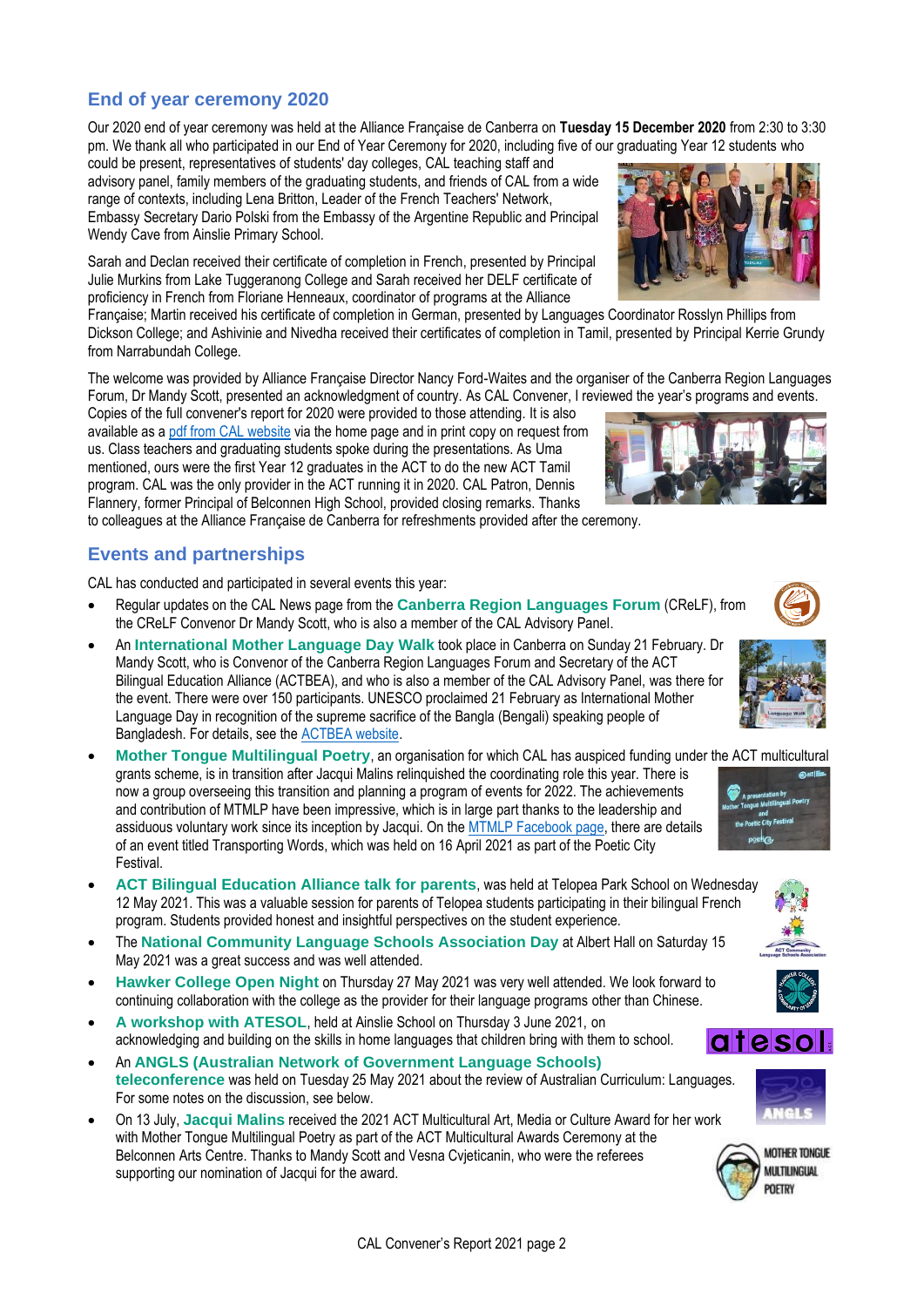- **An information event for prospective students and their families** was held on Thursday 16 September 2021. For COVID safety, this event took place as a Google Meet teleconference with RSVP registrations beforehand. CAL This worked well, to canvass information and questions with interested students and families and a convenient **EVENT** way for them to access the information without having to travel to a venue for an evening meeting.
- The main annual **ANGLS conference** was held online this year, on Thursday 26 August 2021, hosted by Lia Tedesco, Principal of the South Australian School of Languages. Ros and I attended the event, as well as some of our CAL teachers and advisory panel members at times when they were able to participate. We thank Lia Tedesco and the ANGLS President Hilary Hughes (NSW School of Languages) for making this possible. The annual ANGLS Conferences are a valuable opportunity to touch base and compare notes with colleagues in schools of languages and languages centres throughout Australia.
- The ACT Bilingual Education Alliance (ACT BEA) organised a **languages competition**, a video competition titled "Sharing Languages and Cultures" with a closing date of 30 September, for young people in the ACT to create a short video using a language other than English. This was highly successful in terms of engagement. The awards ceremony was held at the Theo Notaras Multicultural Centre from 4.30pm to 5.30pm on Wednesday 8 December.
- **A Celebration of Languages Day** was held via Zoom by the ACT Bilingual Education Alliance as an online seminar on Saturday 16 October 2021. ACTBEA organised the event with a series of panel discussions to celebrate languages from several regions in the world and the people who use them.
- **The CAL End of Year Ceremony this year will be held in the early evening, from 5:30 pm to 6:30 pm on** Tuesday 14 December 2021, at Ainslie School, 33 Donaldson Street, Braddon 2612. The agenda will include presentation of certificates of completion for Year 12 students and the Convener's 2021 report.
- **The Canberra Academy of Languages will run an online Japanese summer school in January 2022**, for students who wish to prepare for commencement in senior secondary Japanese studies at Continuing level. This will be for those who have completed some prior study (in or out of school), but who would like to do a bridging program in the holidays to find out with more certainty whether they are at a level to benefit from the course at that **EVENT** level and to improve their confidence and mastery in areas normally covered through the Australian Curriculum in Years 9-10. The summer school will be open to any interested students, whether they intend ongoing studies in their day school

or with CAL. It will take place in the 2nd to 4th weeks of January, with 3 hours online plus 2 hours of homework each week for a total of 15 programmed hours. We are still taking registrations for the summer school, until the end of the first week in January.

#### **Venue**

All CAL languages classes are now based at Ainslie School. Our main venue previously was the Alliance Française de Canberra, but in a good development for AF, their enrolments increased in 2021 and there was a shortage of teaching spaces.

As anticipated, it is highly beneficial in terms of opportunities for staff collaboration to have colleagues delivering our programs at the

same site, as well as opportunities for professional connection with colleagues at Ainslie School. We thank Ainslie School Principal, Wendy Cave, and the many staff members at Ainslie who have worked closely with us throughout the year. The partnership is a natural one in terms of strategic location near central Canberra transport hubs and also in terms of the school's languages education agenda.

CAL has provided an LG plasma television display, donated by the CAL Convener, on long-term loan for use at the school in the Japanese room, and a SMART Board and Fuji Xerox copy/printer/scanner, donated to CAL by former Ainslie student Tony Redman and his wife Sheridan, of Sherony Park equestrian centre, for use by CAL and Ainslie School. With support from Rene Zbynovsky, Technical Services Manager at SMART Technologies APAC, and Peter Hill, Director, Visionext, the SMART Board has been set up successfully with digital pen and touch screen functionality.

Scheduling for sessions in 2022, which will be listed on the Programs page on CAL website, will be similar to those for this year, with French, Spanish and Tamil on Wednesday evenings and German and Japanese on Thursday evenings. It is likely that Korean will run on Thursdays at the same times as German and Japanese.

### **Review of Australian Curriculum: Languages**

Lia Tedesco convened a teleconference for ANGLS (Australian Network of Government Language Schools) in preparation for their submission to the review of Australian Curriculum: Languages. Participants were Lia Tedesco, Principal, South Australian School of Languages; Meagan Zander Middle Years Languages Pathways to SACE Coordinator, Open Access College; Angela Natoli, Assistant Principal: Curriculum & Professional

Development, Victorian School of Languages; Michelle Kohler, Senior Research Fellow, University of South Australia and Assistant Principal, Teaching and Learning, SA School of Languages; Stacey Stewart, Languages Head of Department, Capricornia School of Distance Education, Rockhampton; and myself.